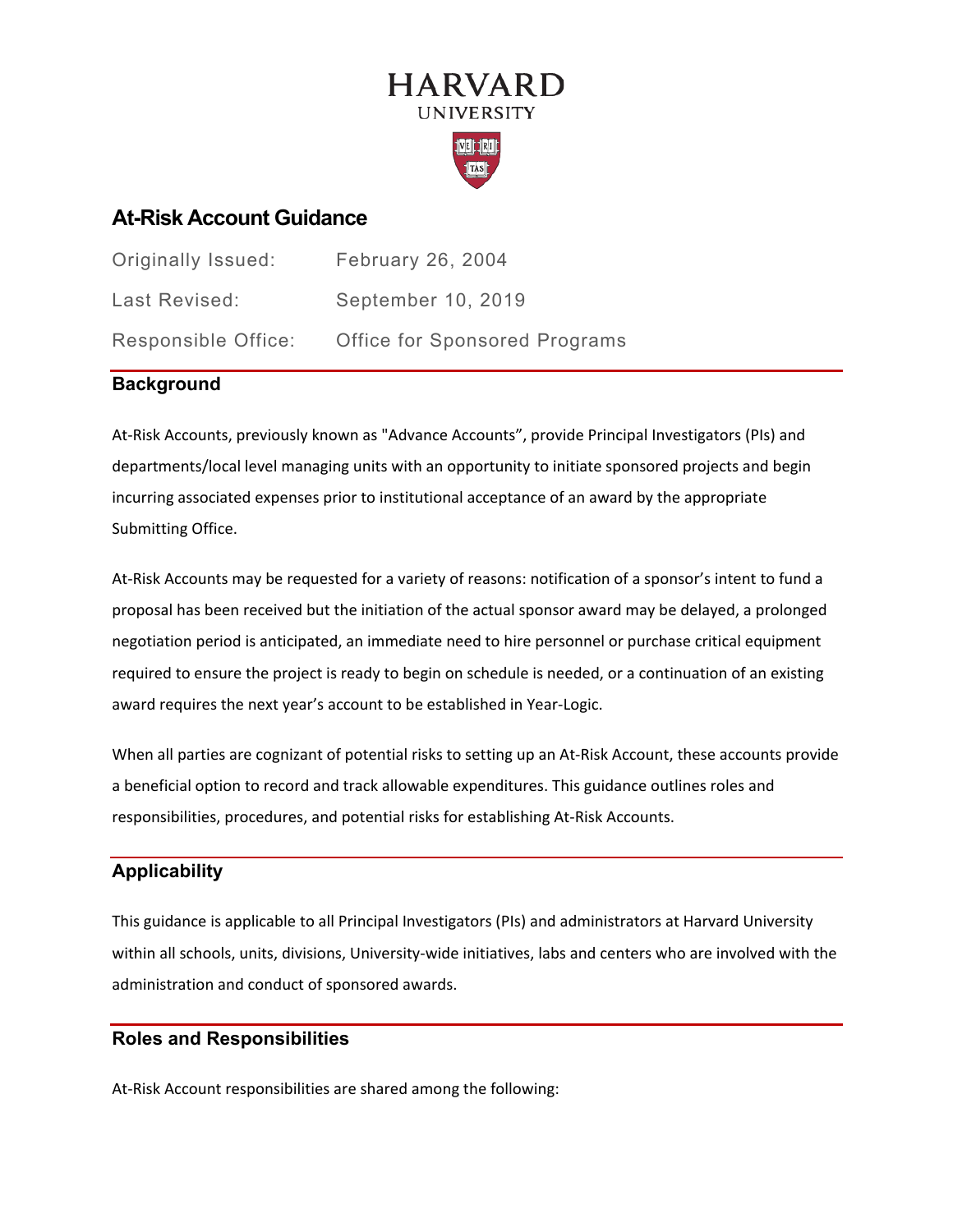# **PI & Department/Local Level Managing Unit**

- Initiates a GMAS request to include justification, timeframe, and dollar amount
- Works with Office for Sponsored Programs (OSP) or Office of Research Administration (ORA) to clear any necessary GMAS approvals (COI, IRB/IACUC, etc.)
- Monitors expenditures for allowability and applicability
- Assumes liability for expenditures on At-Risk Account if the award is not issued or if the University cannot accept the award terms

# **Submitting Offices (OSP & ORA)**

- Reviews available materials to identify potential areas of concern including financial and nonfinancial risks
- Monitors aging At-Risk Accounts
- Issues At-Risk Account in compliance with relevant University policies

# **Considerations**

#### **Possible Negotiation Issues and Other Risks**

By accepting an At-Risk Account on behalf of a PI, each department/local level managing unit ("org") receiving an account string assumes management of the financial risk for their respective charges in the event the award is not issued, not accepted, or award terms deem certain expenditures to be unallowable. It is important to understand that GMAS authorizations to create an At-Risk Account results in a burden of liability for the owning org.

In the majority of cases, the relevant Submitting Office will create an At-Risk Account upon request, and the issues to be reviewed prior to executing the sponsored agreement are routine. There are some cases where more significant negotiation may be required. The Submitting Office will identify areas of concern and the associated financial and non-financial risks to ensure the PI & Department/Local Level Managing Unit are aware of the risks they are accepting before they establish an At-Risk Account.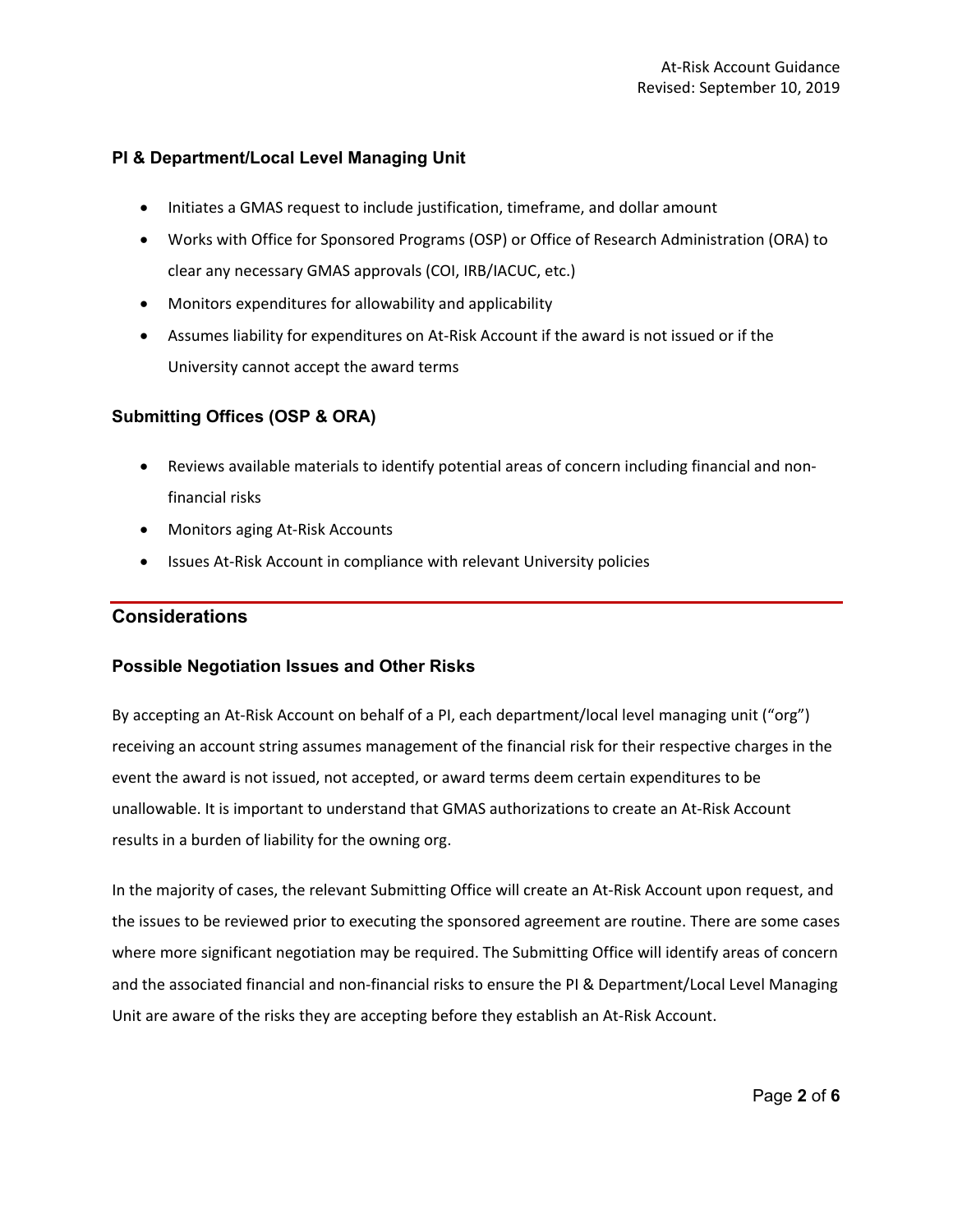Examples of negotiation issues may include the following: control of scope of work and key personnel; publication restrictions and confidentiality requirements; lack of criteria for acceptable performance; intellectual property terms; termination and default clauses; use of name; and indemnification. Additionally, when project period of performance dates do not line up with incurred spending, further authorizations may be necessary to allow expenditures incurred outside the approved period of performance. If pre-award spending or a revised start date cannot be agreed upon with the sponsor, those charges occurring outside the authorized spending period must be removed.

#### *Considerations*

To demonstrate prior shared understanding with the PI and planned coverage resource, it is expected that the department/local level managing unit, in collaboration with the PI, define the non-sponsored funding source that will cover anticipated "at-risk" expenses prior to the submission of the At-Risk Account request through GMAS. The resource may be noted in the GMAS request comment section to add to the formal historical record, or it may be noted on the department or center internal file for the PI. An alternate resource can be identified at a later date if financial coverage is required.

#### **Time Period**

It is advised that an At-Risk Account may be established for a limited time period as agreed upon by PI and department/local level managing unit (e.g., 120 days) from the start date of the expected account budget period. This is primarily to avoid high expenditure volume and an opportunity to re-assess the viability of the incoming award. The owning org will be required to transfer unallowable expenses or expenses incurred outside of the awarded period of performance once the At-Risk status is removed.

#### **Pre-Award Spending and At-Risk Accounts**

Approval for costs to be incurred prior to the start date of the award, authorization of pre-award spending, should not be confused with authorization of an At-Risk Account. Before incurring pre-award expenses, the award terms should be reviewed for allowability. Consult your Submitting Office to confirm whether pre-award expenses are allowable.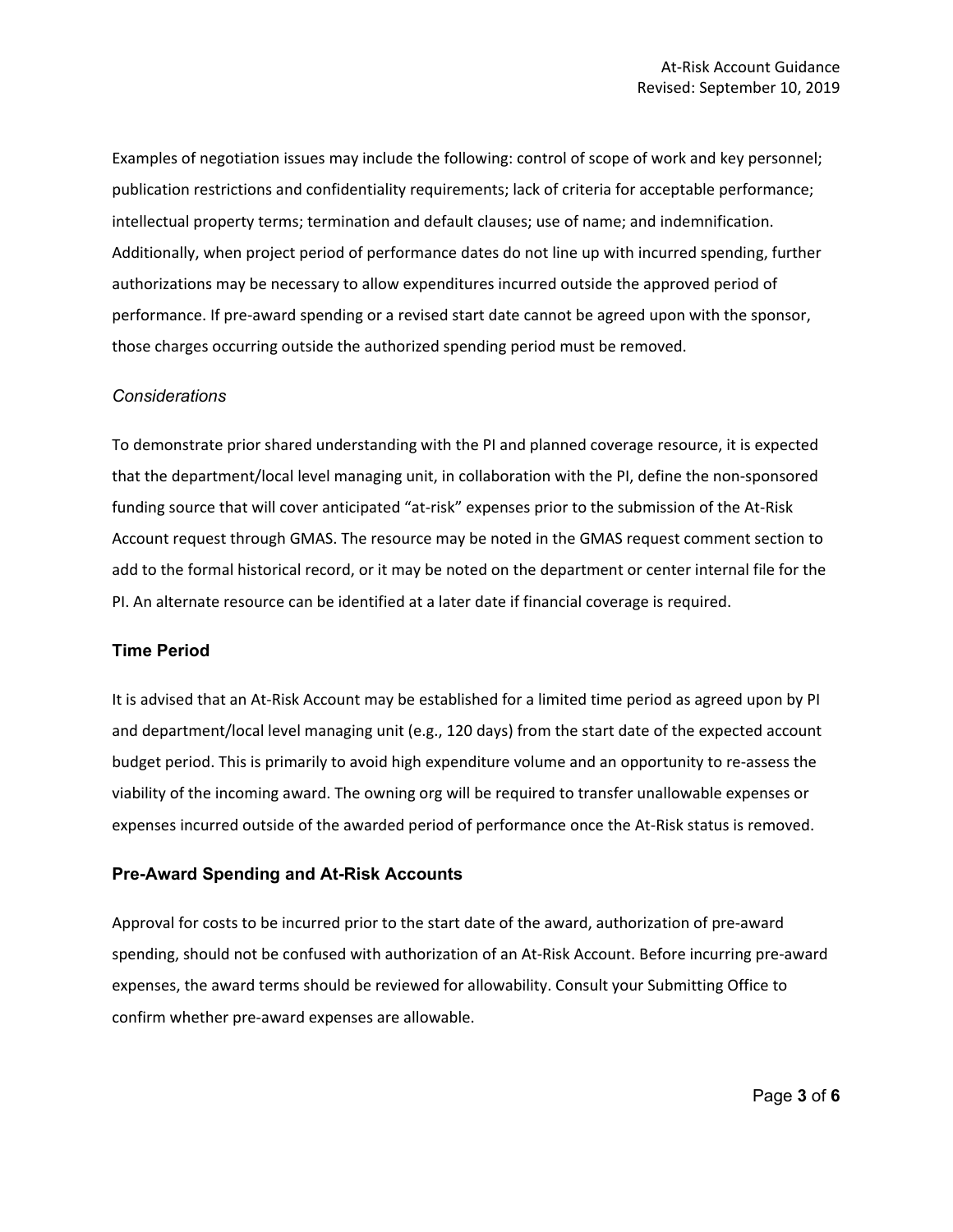#### **At-Risk Account Monitoring**

Submitting Offices will communicate with the school/tub and/or department/local level managing unit as appropriate regarding the status of At-Risk Accounts and any necessary action that may need to be taken. Accounts beyond their effective dates will be identified by the appropriate Submitting Office for discussion with school/tub and/or department/local level managing unit to identify reasons for the delay and possible solutions. The "At-Risk Report" may be used to provide information during communication.

Throughout the at-risk period, it is the responsibility of the PI and department/local level managing unit and Submitting Office to share developments regarding award notification, acceptance, and negotiation.

#### **At-Risk Status Removal**

Upon acceptance of the award by the University, the Submitting Office will remove the account from atrisk status. If pre-award expenses were incurred, the department/local level managing unit should work with their Submitting Office to address necessary approvals. Each owning org of the main and part-of account is responsible for removing expenditures from the At-Risk Account if the award is not made, not accepted, or if the terms of the award deem expenditures to be unallowable. In consultation with OSP Research Finance, expenditures will be transferred to a designated account. If the award is not funded, capital equipment purchases will need to be moved to a different account string using the AP Adjustment process that is required for all corrections of capital equipment purchases.

#### **Definitions**

#### **At-Risk Account:**

A fully activated account string that is directly tied to a sponsored project prior to award acceptance by the President and Fellows of Harvard College. All expenses must be appropriate for the sponsored project under the at-risk account. If the formally recognized award start date is after the incurred date of any expense, the administrator needs to examine whether pre-award costs are allowed. If so, the administrator may request pre-award spending as a separate request through GMAS. At-Risk Accounts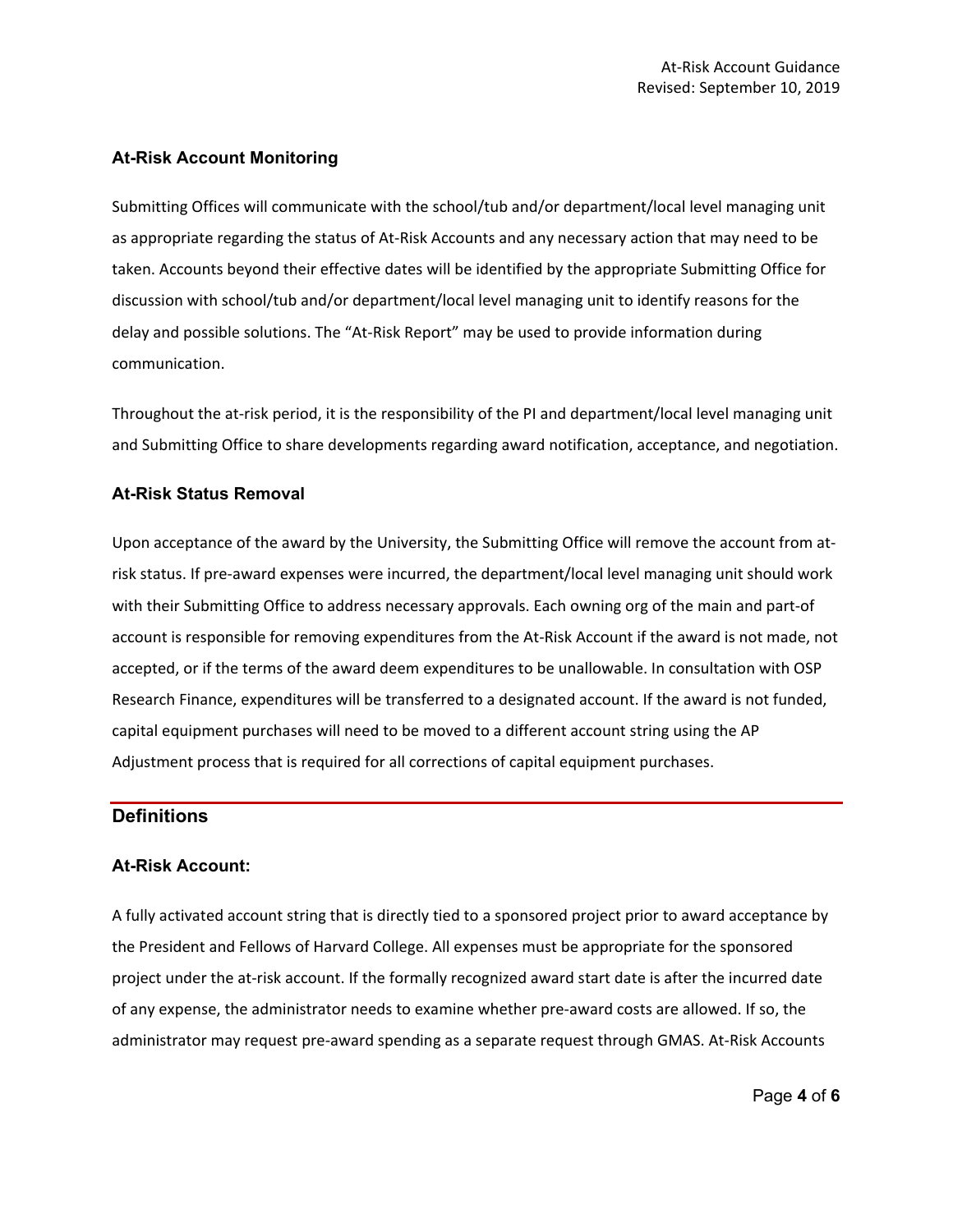are subject to all the same costing, project specific institutional approvals and compliance policies governing an active account string.

#### **Pre-award Spending:**

The potential time period that occurs prior to the formally recognized award start date in which costs incurred prior to the project period start date may be allowable. The terms of the award should be consulted to see if pre-award spending is allowed and any restrictions (time frame, etc.) that may be in effect.

#### **Owning Org:**

Each account string contains a segment to designate an org. This is used to identify the specific financial group within a department, center or school. In this guidance, an At-Risk Account requires specific identification of 1) the planned financial group who will oversee the expenses for the award, or portion of the award, in the case of a part-of account and 2) the liability for all expenses placed on that specific account string with their org if the award is not accepted. Owning org is the specific identification who will oversee and assume liability for all expenses placed on that account string.

#### **Negotiation:**

As the authorized signatory for the institution, a negotiator may need to revise terms to be acceptable to the institution, as well as protect the PI. When successful, a negotiation allows all parties to retain what each needs in order to reach an executed agreement. However, if one party does not remove or revise language that another party cannot accept, a negotiation may stall or ultimately become unsuccessful. Negotiators work at the central level in each university area to provide this service.

#### **Submitting Office:**

Office for Sponsored Programs (OSP) for University Area or Office of Research Administration (ORA) for T.H. Chan School of Public Health and Harvard Medical School.